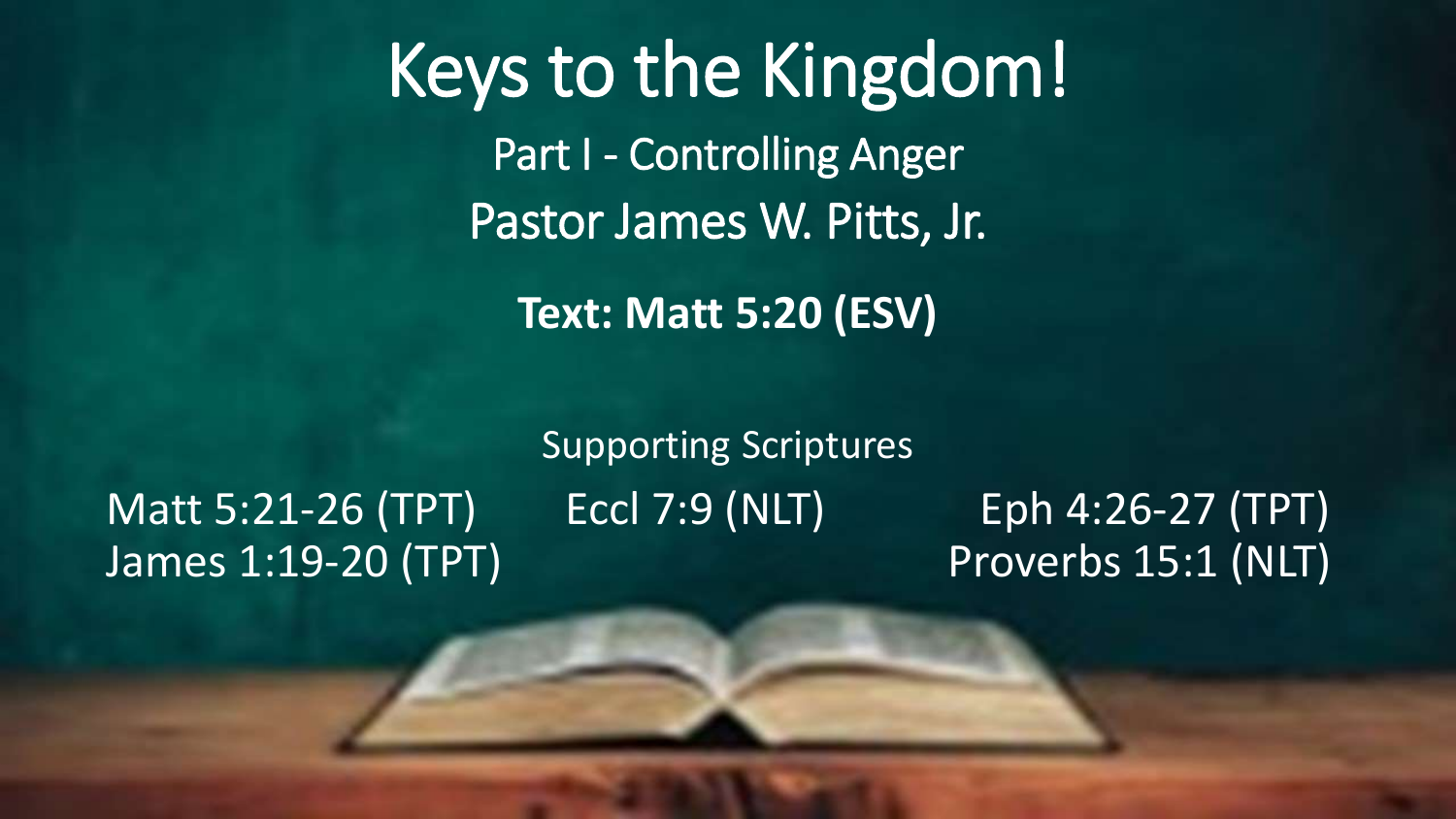# Matthew 5:20 (ESV)

For I tell you, unless your righteousness exceeds that of the scribes and Pharisees, you will never enter the kingdom of heaven.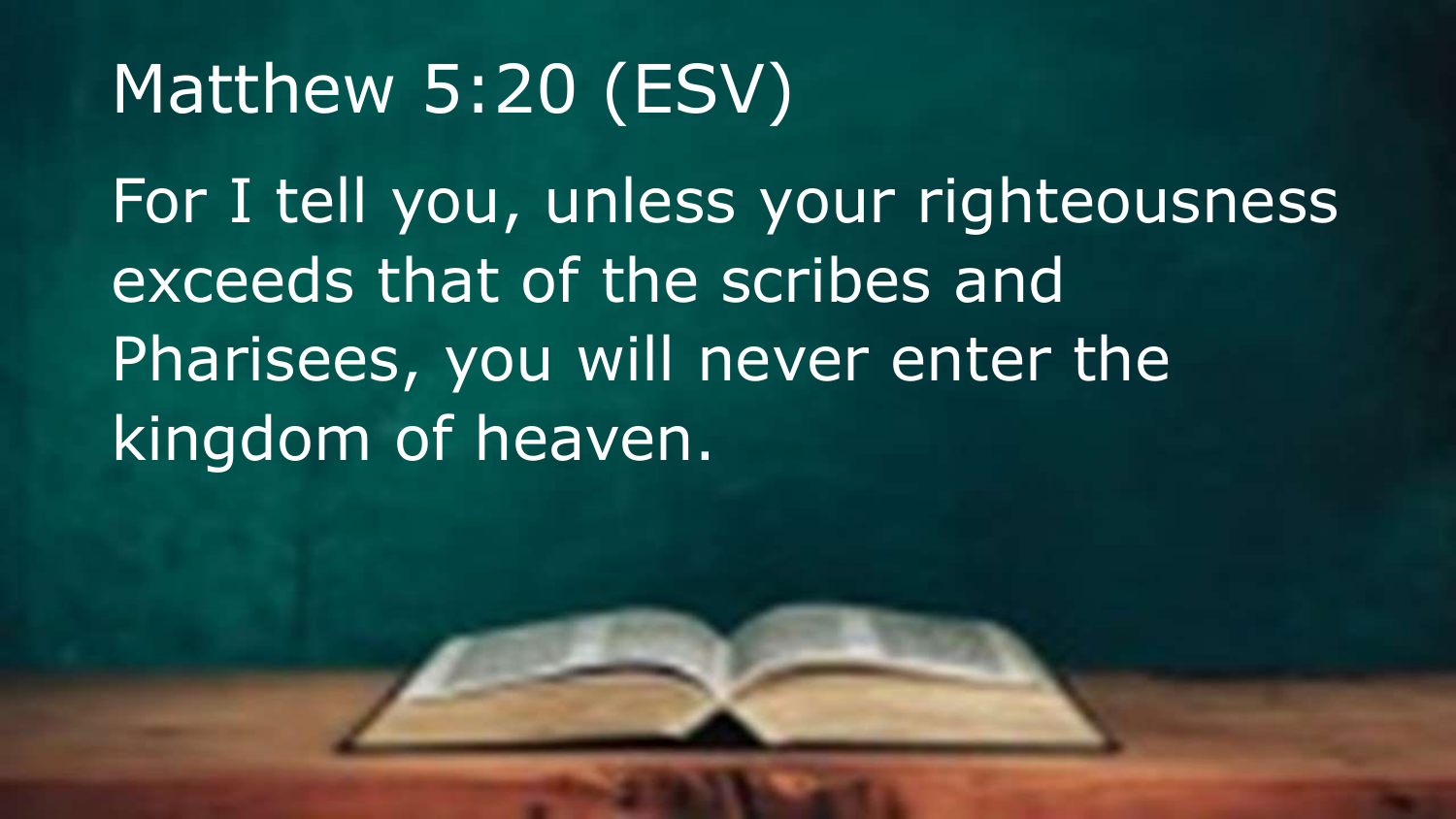# Matthew 5:21-26 (TPT)

**<sup>21</sup>**"You're familiar with the commandment that the older generation was taught, 'Do not murder or you will be judged.' **<sup>22</sup>**But I'm telling you, if you hold anger in your heart toward a fellow believer, you are subject to judgment.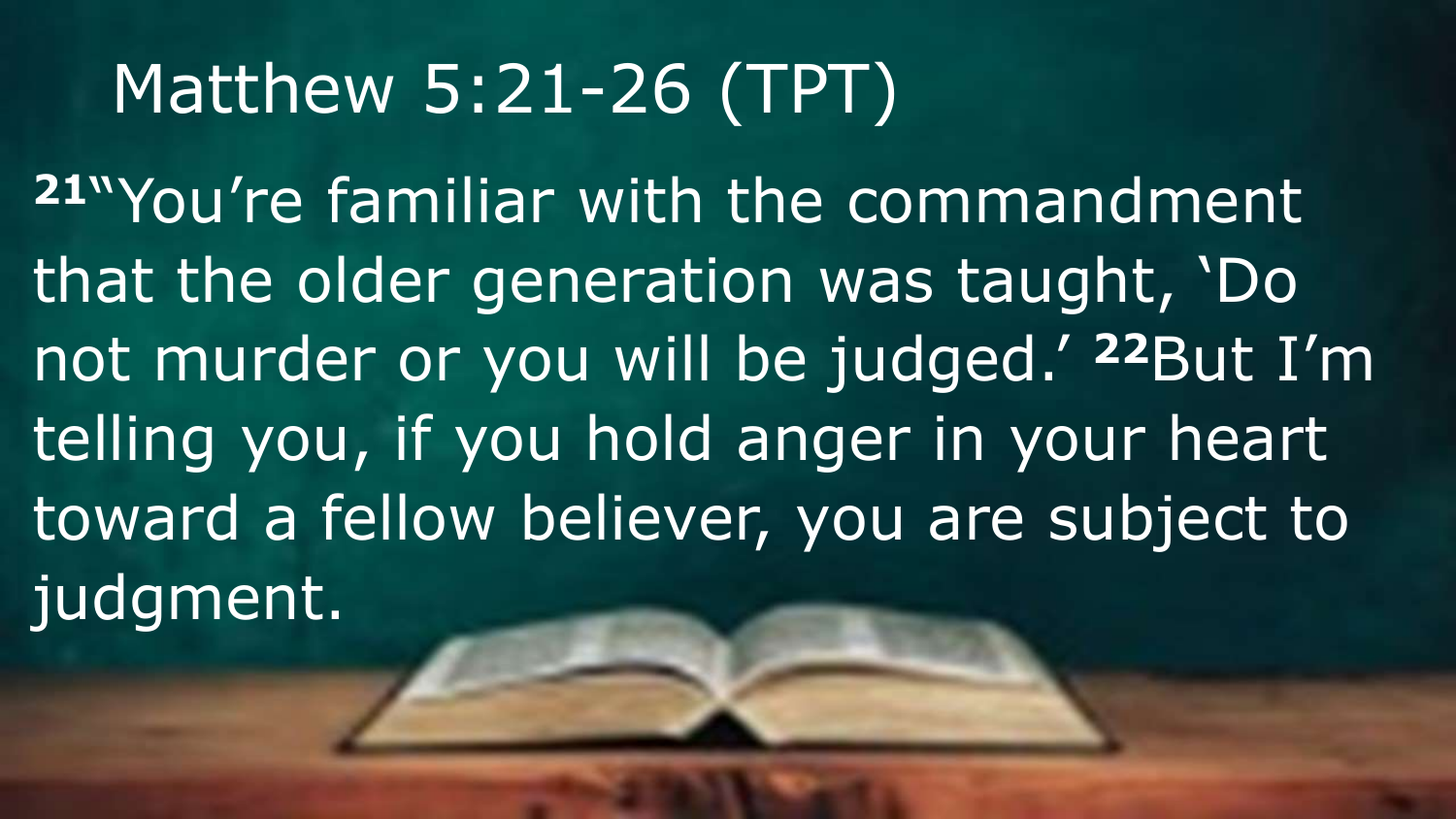#### Matthew 5:21-26 (TPT) (continued)

And whoever demeans and insults a fellow believer is answerable to the congregation. And whoever calls down curses upon a fellow believer is in danger of being sent to a fiery hell.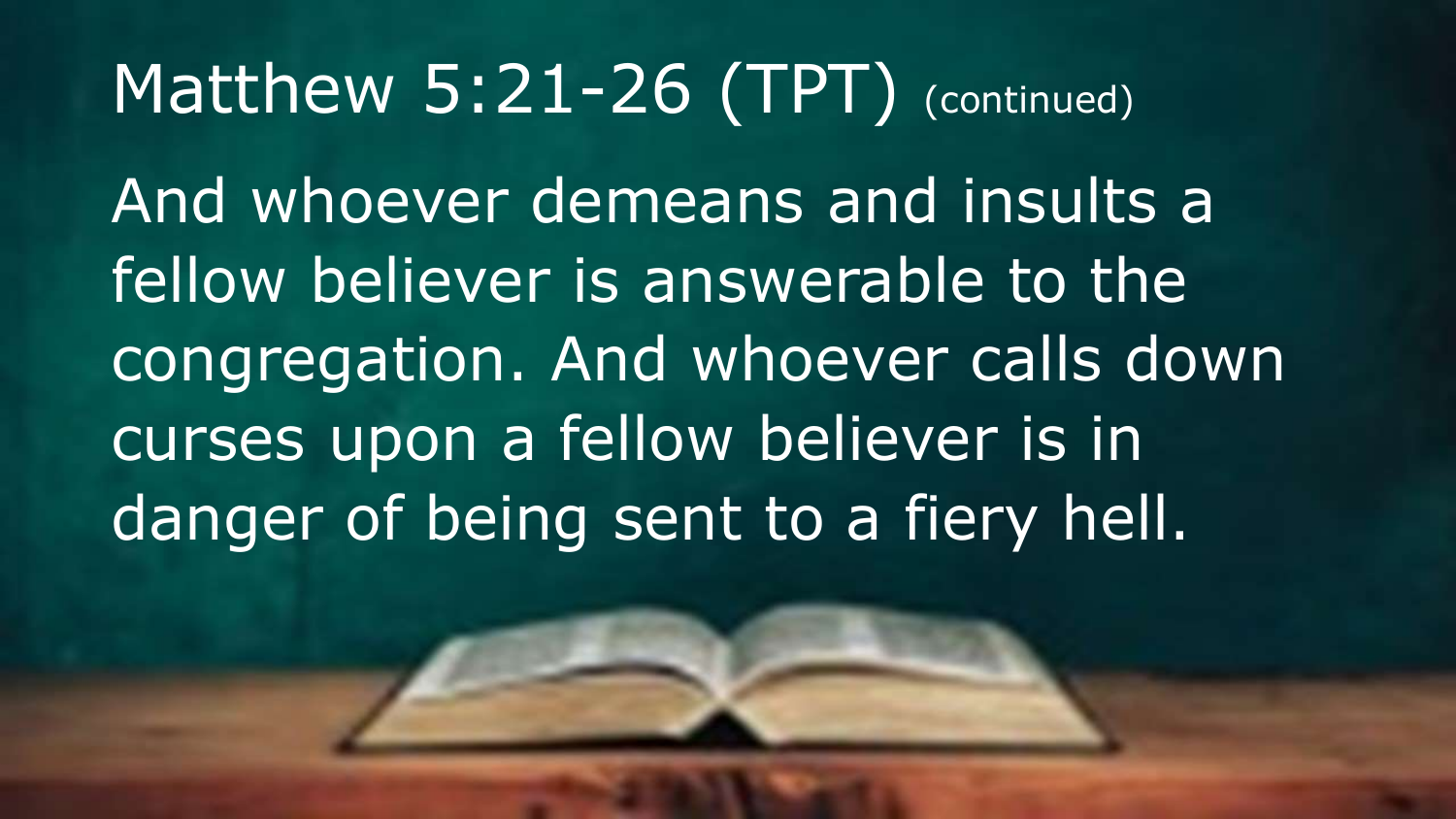### Matthew 5:21-26 (TPT) (continued)

**<sup>23</sup>**"So then, if you are presenting a gift before the altar in the temple and suddenly you remember a quarrel you have with a fellow believer,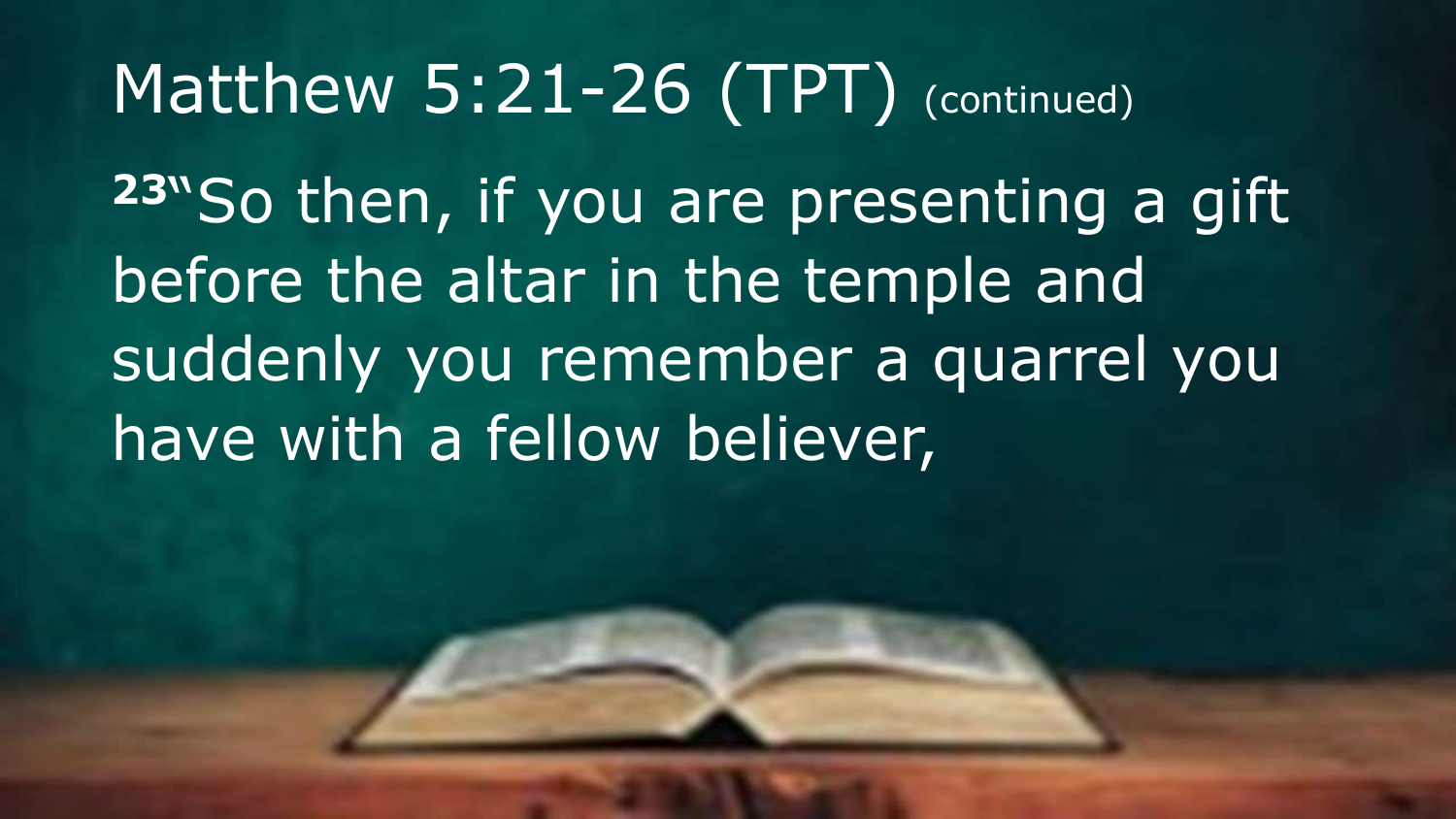### Matthew 5:21-26 (TPT) (continued)

**<sup>24</sup>**leave your gift there in front of the altar and go at once to apologize with the one who is offended. Then, after you have reconciled, come to the altar and present your gift.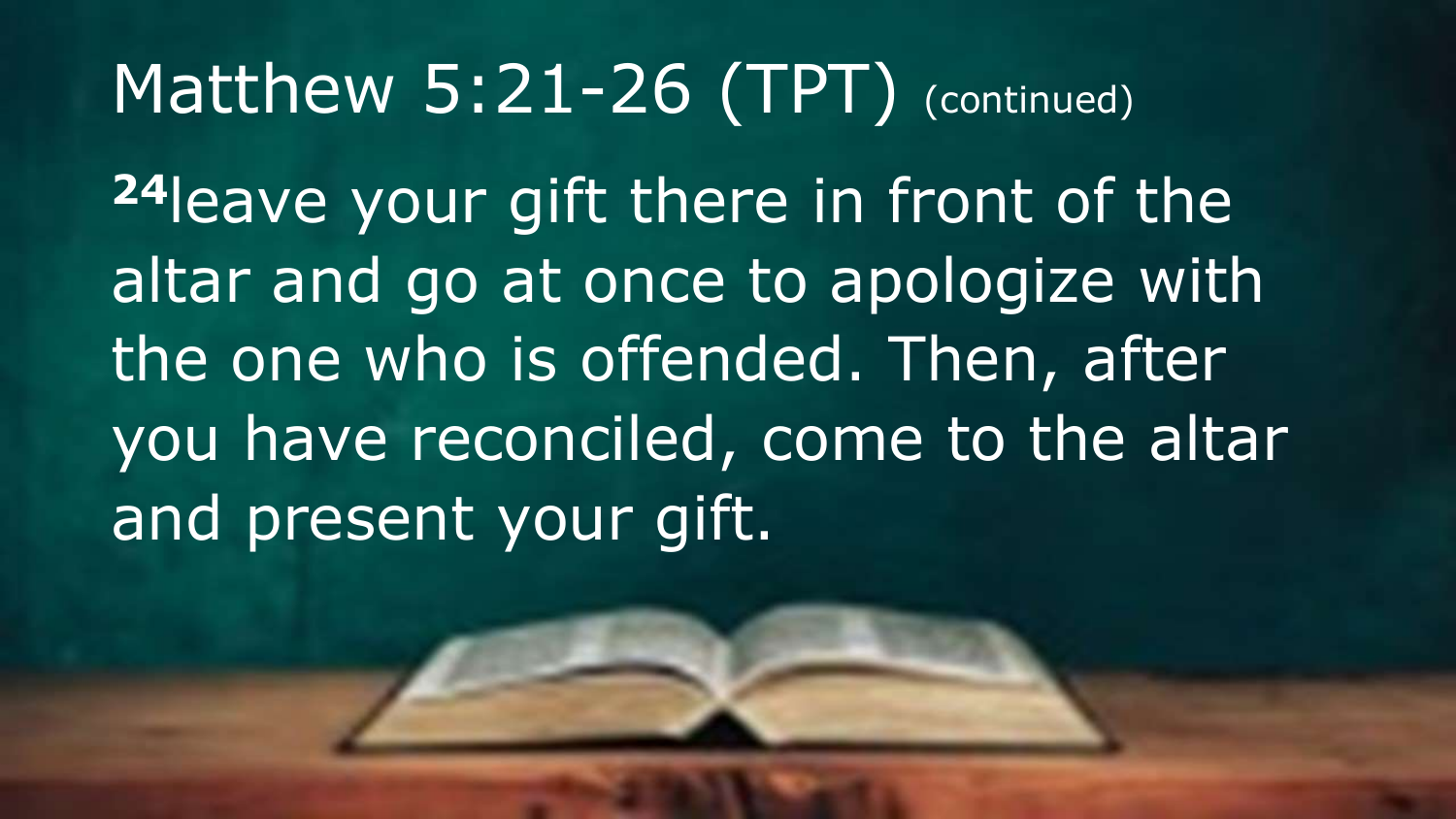Matthew 5:21-26 (TPT) (continued) **<sup>25</sup>**It is always better to come to terms with the one who wants to sue you before you go to trial, or you may be found guilty by the judge, and he will hand you over to the officers, who will throw you into prison. **<sup>26</sup>**Believe me, you won't get out of prison until you have paid the full amount!"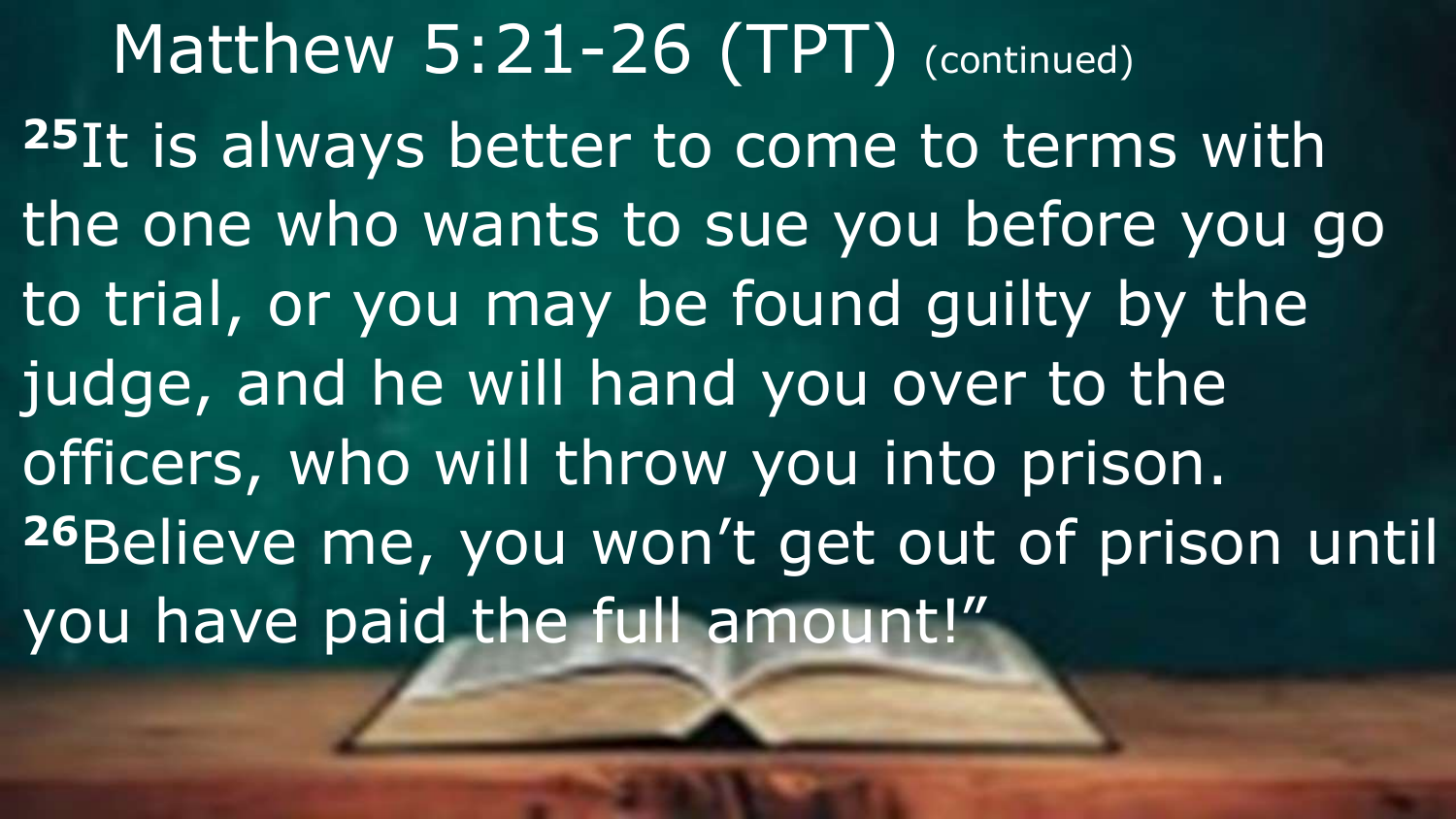# Matthew 5:21-26 (TPT) (continued) **<sup>26</sup>**Believe me, you won't get out of prison until you have paid the full amount!"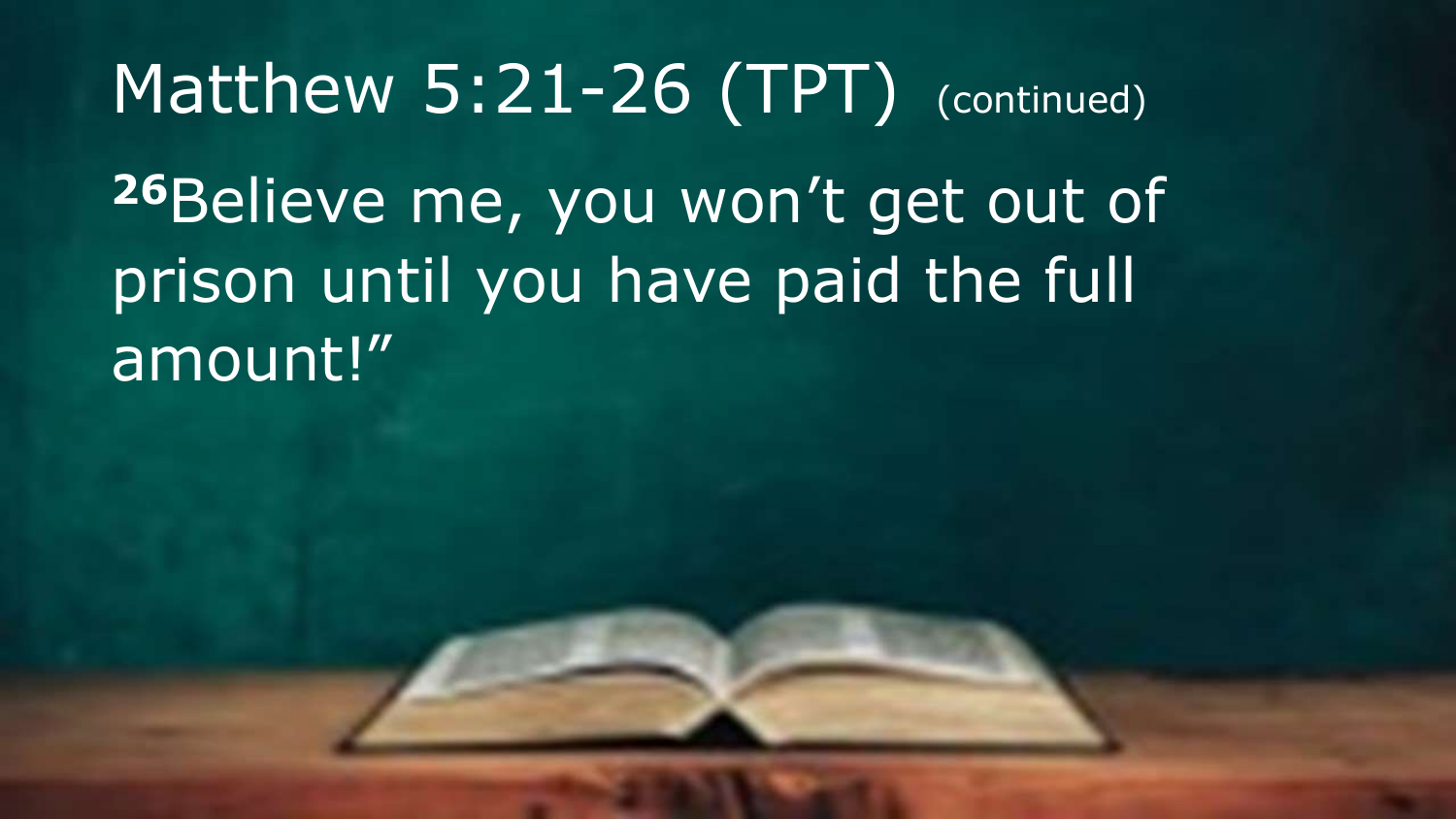# Ecclesiastics 7:9 (NLT) Control your temper, for anger labels you a fool.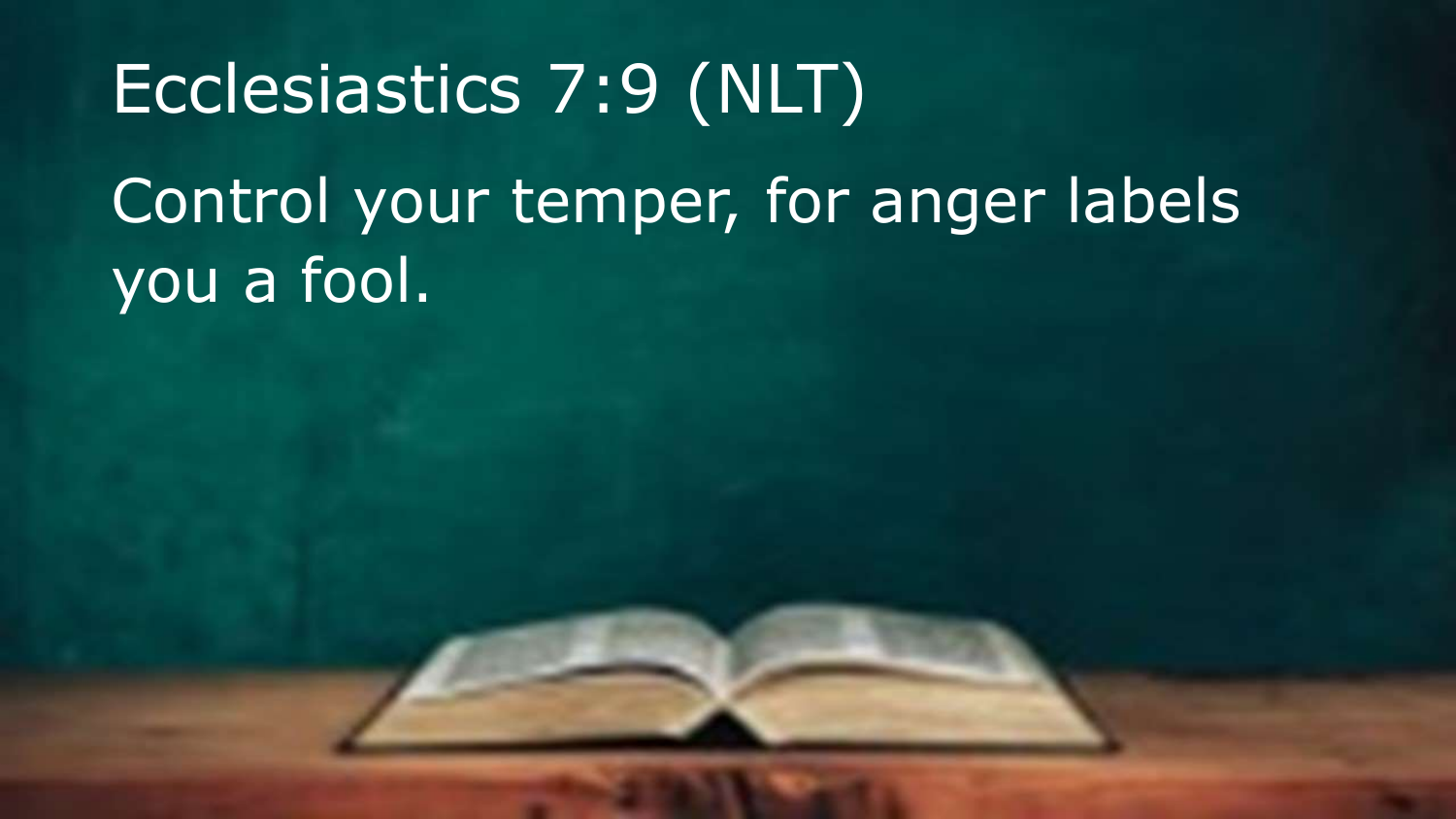# Ephesians 4:26-27 (TPT)

**26**But don't let the passion of your emotions lead you to sin! Don't let anger control you or be fuel for revenge, not for even a day. **<sup>27</sup>**Don't give the slanderous accuser, the Devil, an opportunity to manipulate you!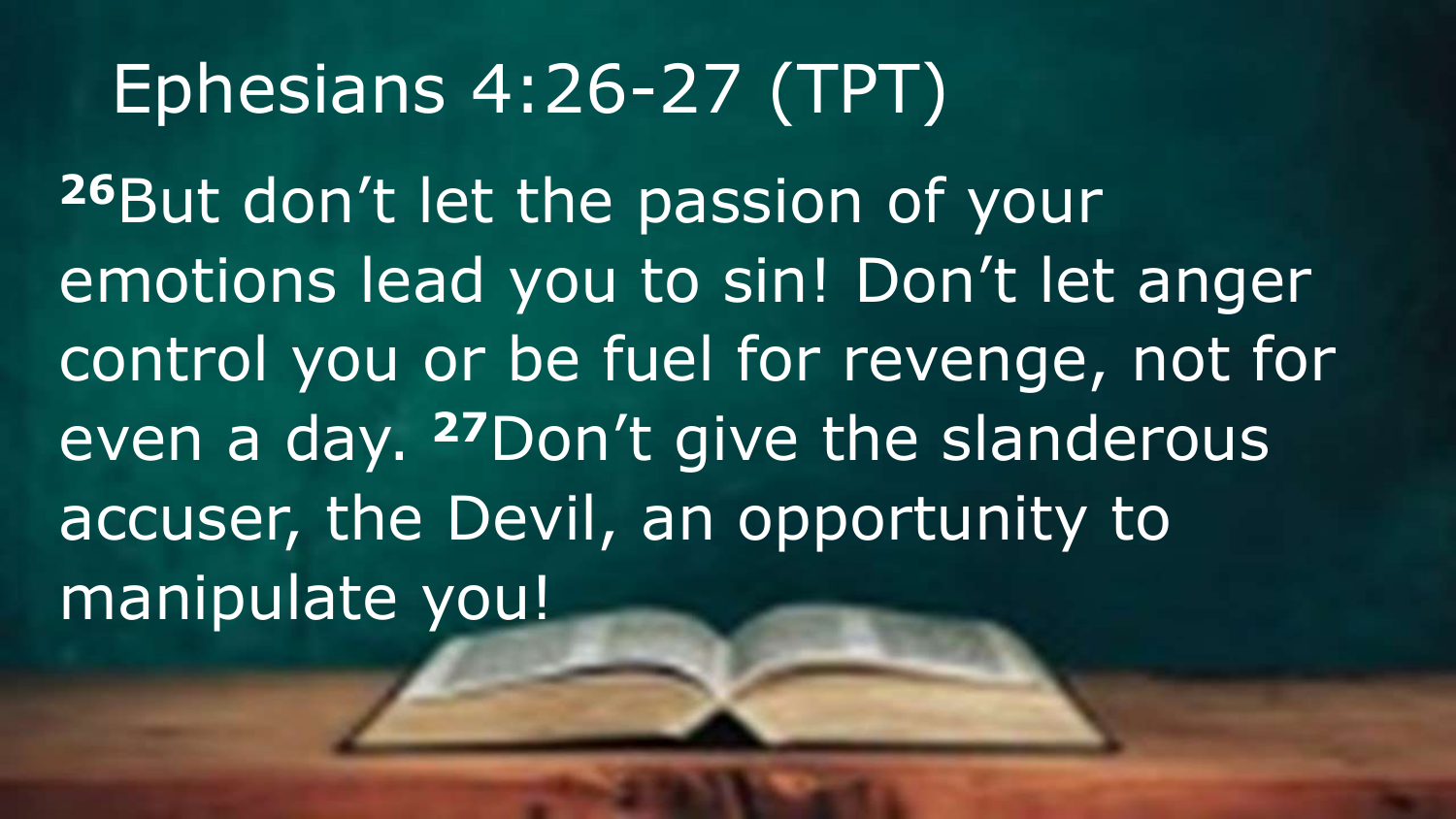# James 1:19-20 (TPT)

**<sup>19</sup>**My dearest brothers and sisters, take this to heart: Be quick to listen, but slow to speak. And be slow to become angry, **<sup>20</sup>**for human anger is never a legitimate tool to promote God's righteous purpose.